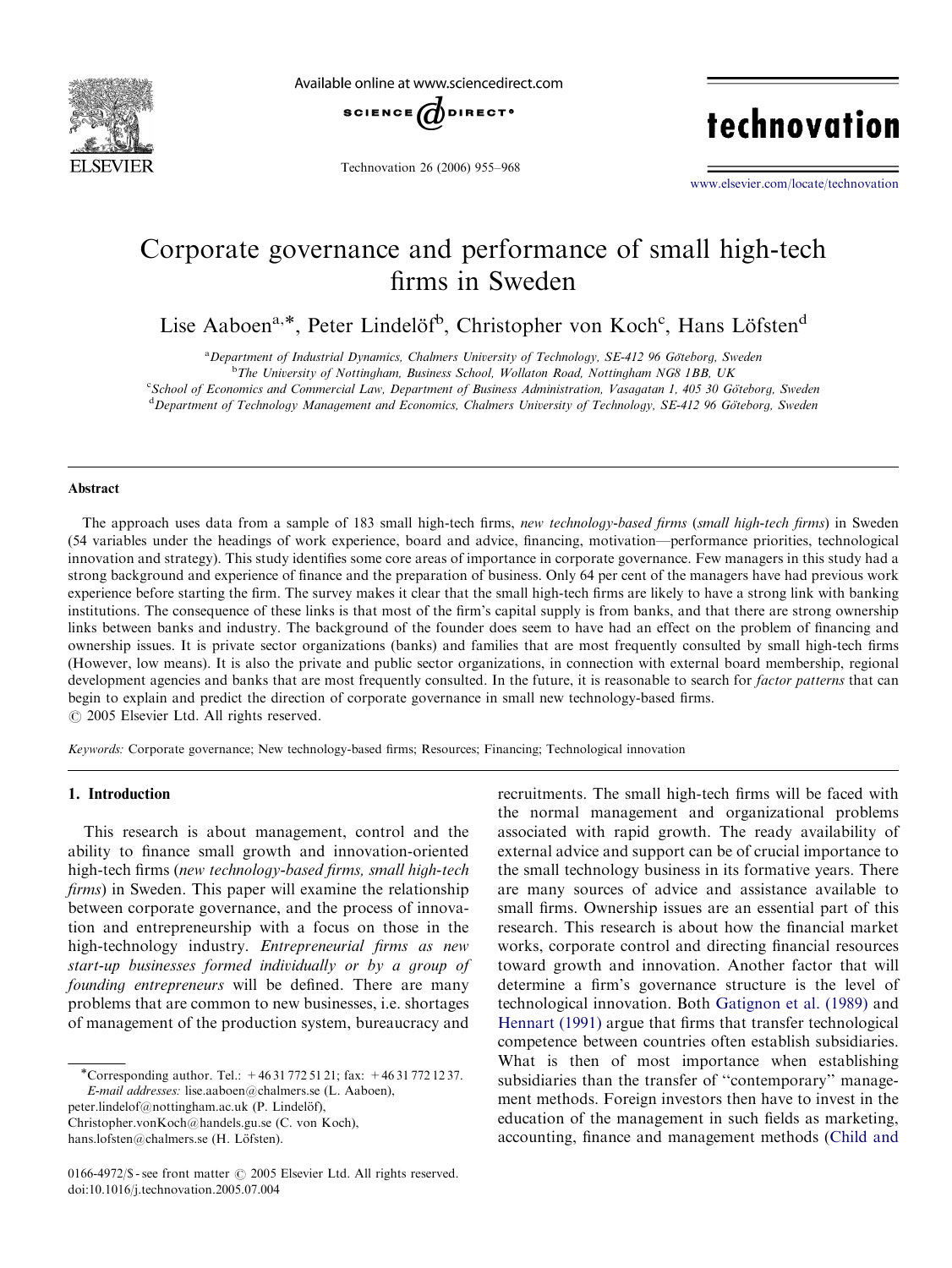[Czegledy, 1996\)](#page--1-0). [Shleifer and Vishny \(1997\)](#page--1-0) show contradicting results in their research. Schleifer and Vishny argue that foreign investors often invest in less profitable firms, where the value of their control is higher.

Research about corporate governance has gained a new actuality since the mid-1990's. There is a division between different financial systems in the corporate governance literature. Among other classifications are those that distinguish between a system depending on the degree of cooperation to be found in financial systems, government and industry. According to this classification, there are two primary structures—bank-oriented and market-oriented financial systems (Berglöf, 1997; [Rybczynski, 1984](#page--1-0)). The bank-oriented system is recognized as having strong links between bank and industry. A consequence of these strong links is that most of the firm's capital supply is from banks and that there are strong ownership links between banks and industry. Market-oriented financial systems are recognizable by the fact that large amounts of the capital supply are transferred via stock and bond markets as well as by other actors within the financial system.

The research area is multi-dimensional and several perspectives are used. The results are expected to facilitate the understanding of the effects of management, financial issues, technological innovation and motivation on firm performance. The research is related to the efficient use of resources. Small firms are assumed, directly or indirectly, to have importance in the development of economies together with the creation and development of new industries as well as their growth potential. Small independent firms have problems in developing their innovative capabilities due to costs of market and technological development and/or incorporate knowledge within the organization ([William](#page--1-0)[son, 1975](#page--1-0); [Teece, 1986](#page--1-0)). The innovating capability relates to technology and market development, where the limited resources of the small firms make it difficult to overcome internal and external restrictions for developing the innovation. [Teece \(1986\)](#page--1-0) argues that to overcome these restrictions there is a need for complementing resources: resources for continuing R&D, export, marketing, sales support and management capabilities.

Therefore, the aim of this paper is to explore the corporate governance structure for small high-tech firms in Sweden. More specifically, this will be done to illustrate how the managerial, financial and innovative resources are related in this context. The remainder of the paper is organized as follows. Section 2 provides a brief discussion of the literature, followed by a presentation of the research questions. Section 3 presents the empirical setting of the study. Then Section 4 presents some empirical evidence, and Section 5, the conclusions of the study and implications for further research.

### 2. Literature framework and research questions

[Kirchhoff \(1994\)](#page--1-0) writes that there are two factors that hinder *innovative small firms*, i.e. the lack of *motivation* and the lack of resources. Lack of competence and the lack of being able to attract competence affect the small firm's ability to continuously develop market and technological innovation. Lack of funding is one of the most discussed topics that might hinder small firms' development. This is assumed to depend on information asymmetry or opportunism. When information asymmetry and opportunism exist, they create a market failure that is assumed to affect the finance of small firms negatively [\(Deakins and Hussain,](#page--1-0) [1991;](#page--1-0) [Binks and Ennew, 1996\)](#page--1-0).

Based on the reasoning above, we have chosen to write the literature framework from a resource-based perspective. In the first section, the starting point will be a general discussion of the contents of the perspective. This discussion will then focus more specifically towards implications, made more evident by the use of this perspective, for small innovative firms. The second part of the literature framework will give extra emphasis on the lack of competence and funding by discussing the actors that influence the direction of the companies by owning, controlling and financing the companies.

## 2.1. Technological innovation from a resource-based perspective

Categories of resources have been identified by various researchers in recent decades. [Ansoff \(1965\)](#page--1-0) divided resources into physical (inventory and monetary) and human. [Learned et al. \(1965\)](#page--1-0) incorporated management and [Andrews \(1971\)](#page--1-0) technology in the categories of resources. Financial resources are resources needed for starting, managing and growing ([Greene and Brown,](#page--1-0) [1997\)](#page--1-0). Human resources include, for example scientists, production personnel, sales force, etc., ([Hofer and Schen](#page--1-0)[del, 1978](#page--1-0)). Technological resources include scale and scope advantages, product and services and production facilities [\(Cooper, 1971\)](#page--1-0). [Greene and Brown \(1997\)](#page--1-0) argue that a framework of capital, human, social organizational and financial resources related to the firm's external environment gives the perspective a deeper meaning. [Hay and Ross](#page--1-0) [\(1989\)](#page--1-0) give similar explanations. The use of external advisors is related to the greater ability to succeed, and their time is used to develop network and external contact which affects the firm's performance [\(Aldrich et al., 1987](#page--1-0); [Dollinger, 1995\)](#page--1-0). Dollinger ibid emphasizes that human resources are among the most important in creating the ability for small firms to perform.

### 2.1.1. Innovative resources

Innovative resources are required to produce technological innovation, but they are rarely sufficient in assuring commercial benefits from technological innovation. Successful commercial exploitation of technological innovation mainly requires access to assets that are complementary to innovative assets ([Teece, 1986\)](#page--1-0). Teece takes an ex-post perspective and, on technological innovation, asks what assets will be required to reap commercial value from